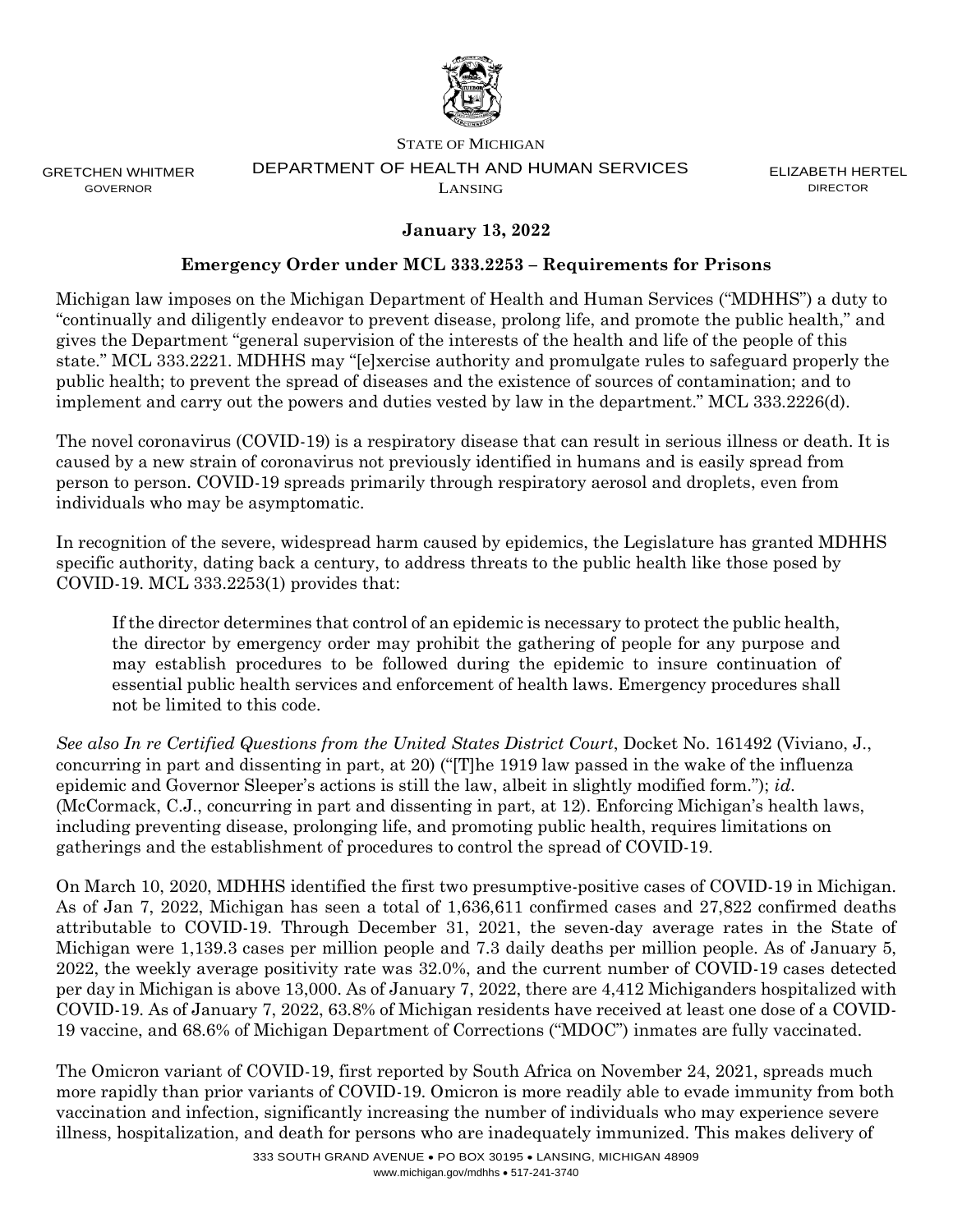additional doses of the COVID-19 vaccines even more important. Omicron was first detected in Michigan on December 1, 2021. Omicron reached Michigan during a period of high case counts and stretched hospital resources driven by the Delta variant. In addition to COVID-19, Michigan is experiencing an uptick in cases of other respiratory illnesses, including influenza and respiratory syncytial virus. The confluence of these sharp increases in respiratory infections is putting significant strain on Michigan's emergency and hospital systems.

Recent estimates suggest that roughly half of persons who suffer from COVID-19 will experience longterm symptoms, referred to as "long COVID." These symptoms – including fatigue, shortness of breath, joint pain, depression, and headache – can last for months and be disabling. In some cases, these longterm symptoms can arise unexpectedly in patients who had few or no symptoms of COVID-19 at the time of diagnosis. COVID-19 has also been shown to damage the heart and kidneys. Furthermore, minority groups in Michigan have experienced a higher proportion of "long COVID." The best way to prevent these complications is to prevent transmission of COVID-19.

COVID-19 can spread quickly in crowded settings, especially congregate living settings and indoor settings where physical distancing cannot be maintained, such as prisons. COVID-19 outbreaks in prisons not only create severe risks for inmates and staff, but also create a significant risk of COVID-19 spread among the broader community. It is therefore necessary to require that testing continue to be performed in prisons and that testing be required prior to entering the facility as a new employee or transferred inmate.

Considering the above, and upon the advice of scientific and medical experts, I have concluded pursuant to MCL 333.2253 that the COVID-19 pandemic continues to constitute an epidemic in Michigan. I further conclude that control of the epidemic is necessary to protect the public health and that it is necessary to establish procedures to be followed during the epidemic to ensure the continuation of essential public health services and enforcement of health laws. As provided in MCL 333.2253, these emergency procedures are not limited to the Public Health Code.

I therefore order that:

# 1. **Definitions.**

- (a) "Asymptomatic" means a person who is not experiencing the principal symptoms of COVID-19.
- (b) "Outbreak of special concern" means an outbreak of COVID-19 that, in the judgment of MDHHS's director or designee, poses especially great risk to public health. This includes, but is not limited to, outbreaks resulting from COVID-19 variants.
- (c) "Principal symptoms of COVID-19" means that term as defined by the COVID-19 Employment Rights Act, MCL 419.401(j).
- (d) "Prison" means a correctional facility operated by MDOC.
- (e) "Staff members" means MDOC employees and contractors, and, for purposes of the Detroit Detention Center, includes Detroit Police Department employees who work within the physical boundaries of a prison or come into contact with inmates while on the job.
- (f) "Symptomatic" means a person who is experiencing the principal symptoms of COVID-19.
- (g) "Testing" means one of the following:
	- (1) RT-PCR diagnostic tests that seek to identify viral RNA, have received Emergency Use Authorization from the FDA, and are completed by a laboratory of moderate or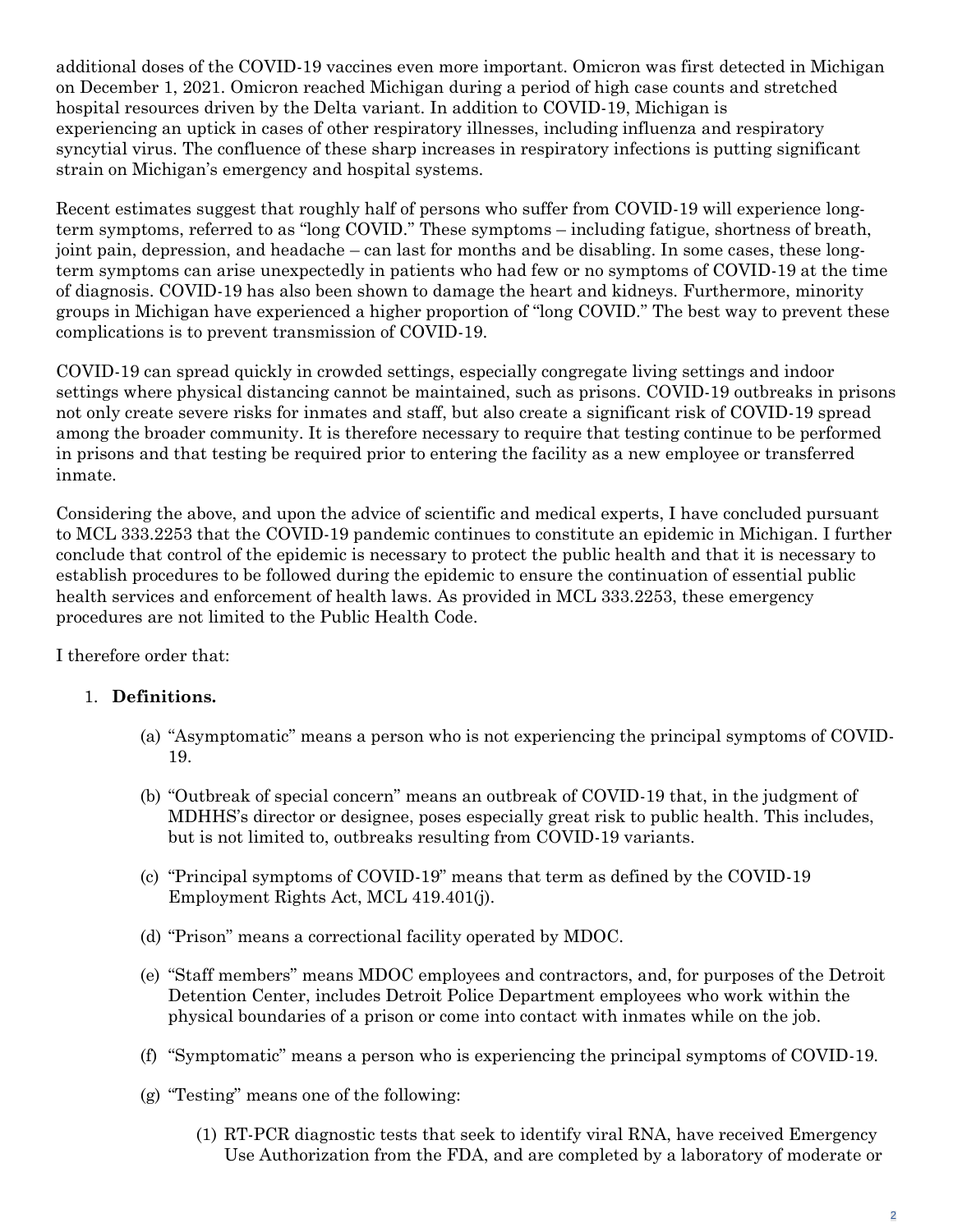high complexity under the Clinical Laboratory Improvement Amendments ("CLIA"); or

- (2) antigen diagnostic tests that have received Emergency Use Authorization from the FDA and are used in outbreak settings on symptomatic or asymptomatic individuals. Testing does not include tests that are considered non-diagnostic, including serology, antibody, or other blood tests.
- 2. **Testing of staff members and inmates.** Subject to the availability of testing supplies as determined by the Director of MDHHS, MDOC must adopt testing protocols for staff members and inmates as follows:
	- (a) Test all persons regardless of their vaccination status if they:
		- (1) were recently exposed to someone with suspected or confirmed COVID-19;
		- (2) exhibit the principal symptoms of COVID-19;
		- (3) are a newly hired staff member and scheduled to begin work within 48 hours; and/or
		- (4) are otherwise required to test under this Order.

## 3. **Transmission prevention protocols.**

(a) MDOC must take appropriate measures to prevent the spread of COVID-19 consistent with relevant MDHHS or CDC guidance, as directed by MDHHS's director or designee.

## 4. **Outbreaks of special concern.**

- (a) Upon notification by MDHHS that an outbreak at a prison is an outbreak of special concern, MDOC must adopt and implement testing and infection control procedures provided by MDHHS until directed otherwise by MDHHS. These procedures include, but are not limited to, the following:
	- (1) MDOC must identify all staff members and inmates who experienced a known or suspected exposure throughout the facility where the outbreak of special concern has been declared; such persons must be tested daily for at least 14 days following MDHHS's outbreak notification.
	- (2) Exclude staff members and inmates from work consistent with MDHHS or CDC guidance, as directed by MDHHS's director or designee.
- (b) To the extent that MDHHS's procedures provided to address the outbreak of special concern are inconsistent with requirements set forth in this Order, the provided MDHHS procedures supersede.

# 5. **Transfers to prisons.**

- (a) In order to prevent the spread of COVID-19, MDOC must ensure that all inmates entering an MDOC facility are tested at least once within 48 hours prior to being transferred to an MDOC facility. The test results must be received and reviewed by MDOC prior to intake.
- (b) Where testing under subsection (a) reveals that an inmate is infected with COVID-19, MDOC must not accept transfer of that inmate for 10 days following the date of the positive test or until the inmate is no longer symptomatic, whichever is later. However, MDOC may